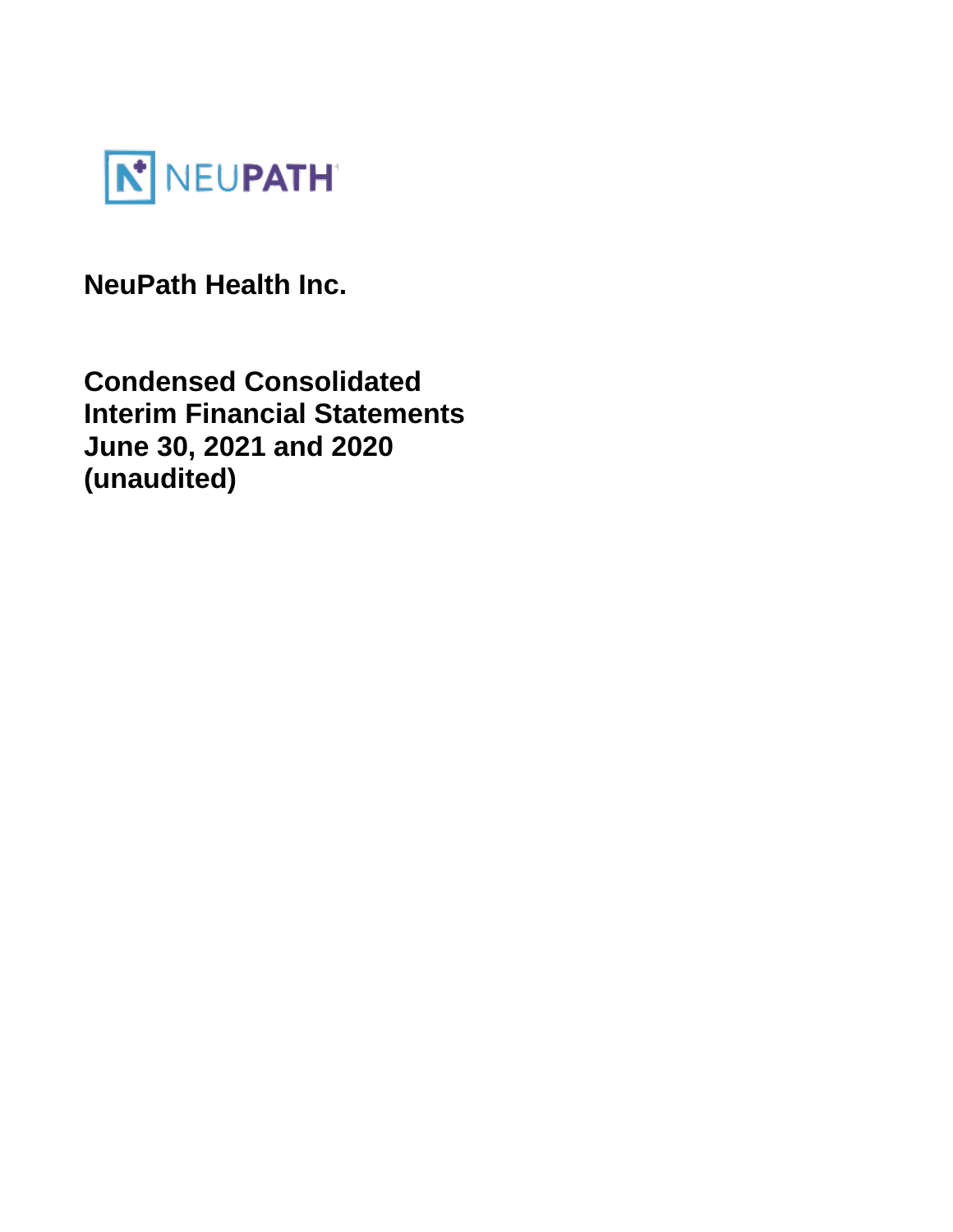# **NEUPATH HEALTH INC. CONSOLIDATED INTERIM STATEMENTS OF FINANCIAL POSITION (UNAUDITED)**

|                                                               |                | As at         | As at             |
|---------------------------------------------------------------|----------------|---------------|-------------------|
|                                                               |                | June 30, 2021 | December 31, 2020 |
| (Canadian dollars in thousands)                               | <b>Notes</b>   | \$            | \$                |
| <b>ASSETS</b>                                                 |                |               |                   |
| <b>CURRENT</b>                                                |                | 6,109         |                   |
| Cash and cash equivalents<br>Accounts receivable              |                | 9,682         | 10,850<br>7,672   |
| Other assets                                                  | 4              | 941           | 634               |
|                                                               | 4              |               | 172               |
| Current income tax recoverable<br><b>TOTAL CURRENT ASSETS</b> |                | 16,732        | 19,328            |
|                                                               |                |               |                   |
| <b>NON-CURRENT</b>                                            |                |               |                   |
| Property, plant and equipment                                 | $\overline{4}$ | 4,658         | 2,889             |
| Right-of-use assets                                           | 4              | 7,050         | 3,744             |
| Other assets                                                  | 4              | 723           | 305               |
| Intangible assets                                             | 4              | 1,725         | 884               |
| Goodwill                                                      | 4              | 20,718        | 18,970            |
| <b>TOTAL ASSETS</b>                                           |                | 51,606        | 46,120            |
|                                                               |                |               |                   |
| <b>LIABILITIES AND EQUITY</b>                                 |                |               |                   |
| <b>CURRENT</b>                                                |                |               |                   |
| Accounts payable and accrued liabilities                      | 4              | 7,647         | 5,612             |
| Provisions                                                    |                |               | 150               |
| Current portion of long-term debt                             | 4, 6           | 4,255         | 3,091             |
| Current portion of lease obligations                          | 4, 5           | 1,374         | 1,127             |
| Current income tax liabilities                                |                | 66            |                   |
| <b>TOTAL CURRENT LIABILITIES</b>                              |                | 13,342        | 9,980             |
| <b>NON-CURRENT</b>                                            |                |               |                   |
| Long-term debt                                                | 4,6            | 1,303         | 1,238             |
| Lease obligations                                             | 4, 5           | 6,623         | 3,545             |
| Deferred income tax liabilities                               | 4              | 398           | 59                |
| Due to related parties                                        | 13             | 3,674         | 3,674             |
| <b>TOTAL LIABILITIES</b>                                      |                | 25,340        | 18,496            |
|                                                               |                |               |                   |
| <b>EQUITY</b>                                                 |                |               |                   |
| Share capital                                                 | $\overline{7}$ | 35,856        | 32,825            |
| Warrants                                                      | 9              | 9,347         | 12,910            |
| Contributed surplus                                           | 8              | 1,454         | 430               |
| Deficit                                                       |                | (20, 391)     | (18, 541)         |
| <b>TOTAL EQUITY</b>                                           |                | 26,266        | 27,624            |
| <b>TOTAL LIABILITIES AND EQUITY</b>                           |                | 51,606        | 46,120            |

Note 11, *Commitments*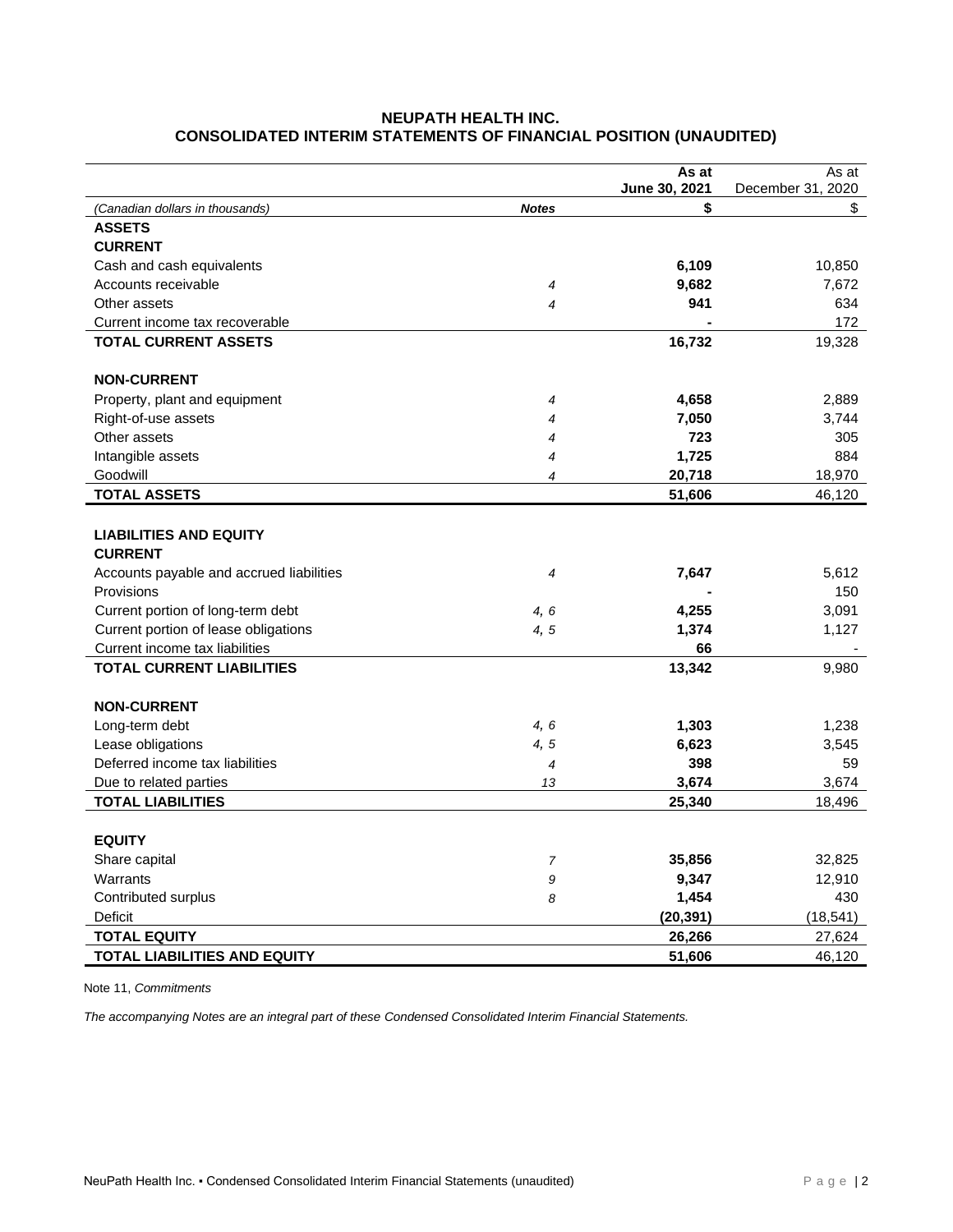## **NEUPATH HEALTH INC. CONSOLIDATED INTERIM STATEMENTS OF NET LOSS AND COMPREHENSIVE LOSS (UNAUDITED)**

|                                                              |              | Three months ended<br>June 30 |         |          | Six months ended<br>June 30 |
|--------------------------------------------------------------|--------------|-------------------------------|---------|----------|-----------------------------|
|                                                              |              | 2021                          | 2020    | 2021     | 2020                        |
| (Canadian dollars in thousands,<br>except per share figures) | <b>Notes</b> | \$                            | \$      | \$       | \$                          |
| <b>REVENUE</b>                                               |              |                               |         |          |                             |
| <b>Medical services</b>                                      | 4, 14        | 15,927                        | 11,222  | 30,120   | 22,824                      |
| <b>Total revenue</b>                                         |              | 15,927                        | 11,222  | 30,120   | 22,824                      |
| <b>OPERATING EXPENSES</b>                                    |              |                               |         |          |                             |
| Cost of medical services                                     | 4            | 13,098                        | 8,833   | 24,313   | 18,204                      |
| General and administrative expenses                          |              | 2,237                         | 1.513   | 4,141    | 2.908                       |
| Occupancy costs                                              |              | 441                           | 320     | 754      | 666                         |
| Depreciation and amortization                                |              | 802                           | 622     | 1,513    | 1,245                       |
| Interest cost                                                | 5, 6         | 231                           | 690     | 445      | 1,136                       |
| <b>Total operating expenses</b>                              |              | 16,809                        | 11,978  | 31,166   | 24,159                      |
| <b>OTHER EXPENSES (INCOME)</b>                               |              |                               |         |          |                             |
| Fair value adjustments                                       |              |                               | 242     |          | 405                         |
| Finance income                                               |              | (9)                           | (12)    | (18)     | (24)                        |
| Listing expense and transaction costs                        | 4            | 117                           | 2,258   | 540      | 2,258                       |
| Net loss before income taxes                                 |              | (990)                         | (3,244) | (1, 568) | (3,974)                     |
| <b>INCOME TAXES</b>                                          |              |                               |         |          |                             |
| Current tax expense                                          |              | 158                           | 107     | 282      | 207                         |
| NET LOSS AND COMPREHENSIVE LOSS                              |              | (1, 148)                      | (3,351) | (1,850)  | (4, 181)                    |
| Net loss per common share                                    |              |                               |         |          |                             |
| basic and diluted                                            |              | (0.03)                        | (0.18)  | (0.04)   | (0.25)                      |
| Weighted average number of common                            |              |                               |         |          |                             |
| shares outstanding<br>(in thousands)                         |              |                               |         |          |                             |
| basic and diluted<br>$\overline{\phantom{0}}$                |              | 45,068                        | 18,309  | 44,106   | 16,930                      |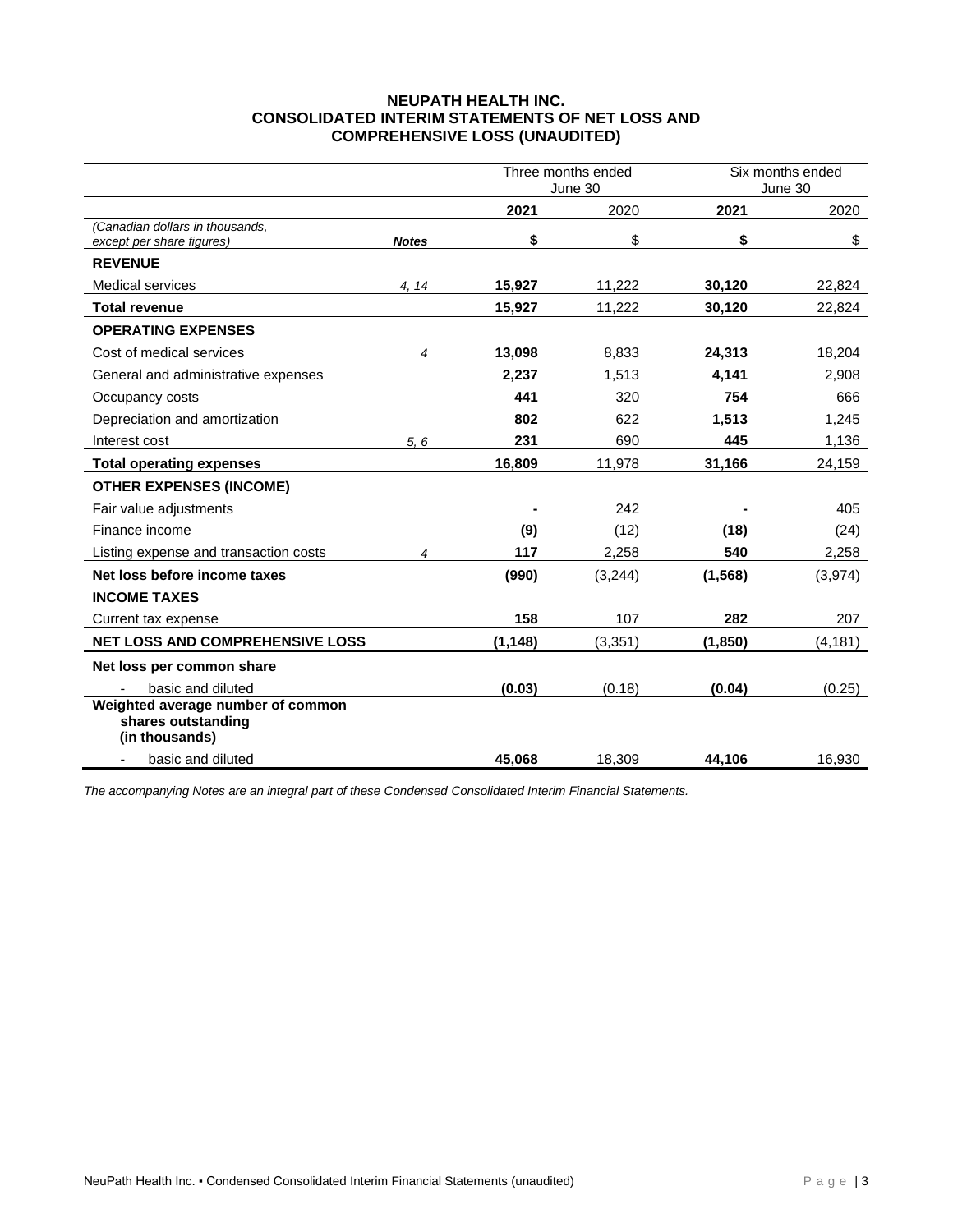## **NEUPATH HEALTH INC. CONSOLIDATED INTERIM STATEMENTS OF CHANGES IN EQUITY (UNAUDITED)**

|                                                             |              | <b>Share Capital</b> |        | <b>Warrants</b> | <b>Contributed</b><br><b>Surplus</b> | <b>Deficit</b> | <b>Total</b> |
|-------------------------------------------------------------|--------------|----------------------|--------|-----------------|--------------------------------------|----------------|--------------|
| (Canadian dollars in thousands,<br>except number of shares) | <b>Notes</b> | 000s                 | \$     | \$              | \$                                   | \$             | \$           |
| Balance, December 31, 2019<br>Stock option compensation     |              | 16,557               | 11,527 | 11,653          | 74                                   | (13, 483)      | 9,771        |
| expense<br>Reverse takeover of Klinik                       | 8            |                      |        |                 | 63                                   |                | 63           |
| Health Ventures Corp.                                       |              | 3,870                | 3,870  | 74              | 119                                  |                | 4,063        |
| Conversion of long-term debt<br>Conversion of preferred     |              | 6,724                | 6,724  |                 |                                      |                | 6,724        |
| shares<br>Net loss and comprehensive                        |              | 1,352                | 1,352  |                 |                                      |                | 1,352        |
| loss                                                        |              |                      |        |                 |                                      | (4, 181)       | (4, 181)     |
| Balance, June 30, 2020<br>Stock option compensation         |              | 28,503               | 23,473 | 11,727          | 256                                  | (17,664)       | 17,792       |
| expense                                                     |              |                      |        |                 | 158                                  |                | 158          |
| Expiry of warrants                                          |              |                      |        | (16)            | 16                                   |                |              |
| <b>Issuance of warrants</b><br>Issuance of common shares,   |              |                      |        | 1,199           |                                      |                | 1,199        |
| net of issue costs<br>Net loss and comprehensive            |              | 13,340               | 9,352  |                 |                                      |                | 9,352        |
| loss                                                        |              |                      |        |                 |                                      | (877)          | (877)        |
| Balance, December 31, 2020<br>Stock option compensation     |              | 41,843               | 32,825 | 12,910          | 430                                  | (18, 541)      | 27,624       |
| expense                                                     | 8            |                      |        |                 | 492                                  |                | 492          |
| Conversion of warrants                                      | 9            | 3,225                | 3,031  | (3,031)         |                                      |                |              |
| Expiry of warrants<br>Net loss and comprehensive            | 9            |                      |        | (532)           | 532                                  |                |              |
| loss                                                        |              |                      |        |                 |                                      | (1,850)        | (1, 850)     |
| <b>Balance, June 30, 2021</b>                               |              | 45,068               | 35,856 | 9,347           | 1,454                                | (20, 391)      | 26,266       |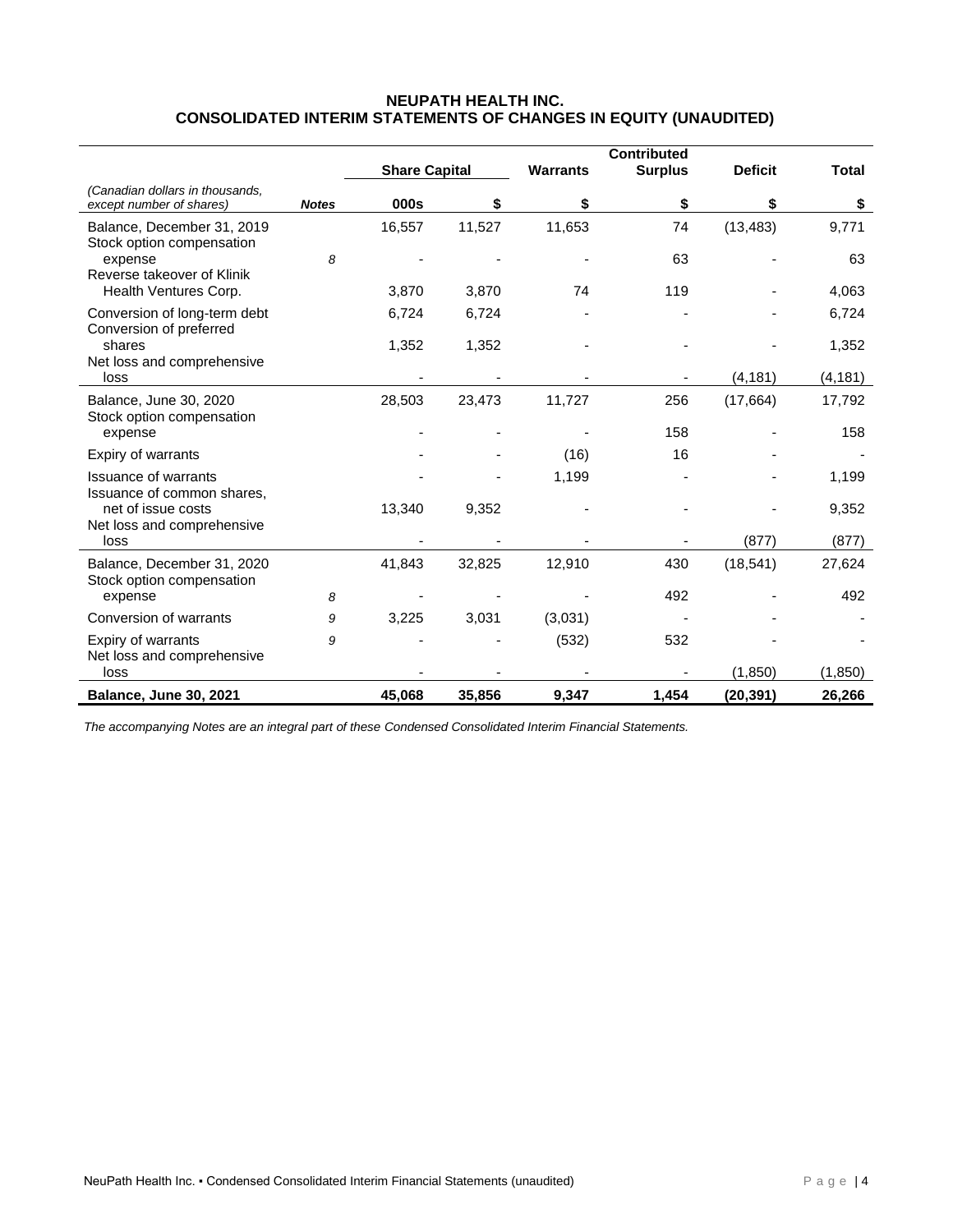# **NEUPATH HEALTH INC. CONSOLIDATED INTERIM STATEMENTS OF CASH FLOWS (UNAUDITED)**

|                                                                  |              | Six months ended<br>June 30 |          |
|------------------------------------------------------------------|--------------|-----------------------------|----------|
|                                                                  |              | 2021                        | 2020     |
| (Canadian dollars in thousands)                                  | <b>Notes</b> | \$                          | \$       |
| <b>OPERATING ACTIVITIES</b>                                      |              |                             |          |
| Net loss and comprehensive loss                                  |              | (1, 850)                    | (4, 181) |
| Items not involving current cash flows:                          |              |                             |          |
| Depreciation and amortization                                    |              | 1,539                       | 1,260    |
| Accretion of lease obligations                                   | 5            | 344                         | 287      |
| Accretion of long-term debt and preferred shares liability       |              |                             | 666      |
| Accretion of promissory note                                     |              |                             | 15       |
| Accretion of other assets                                        |              | (14)                        | 60       |
| Gain on modification of long-term debt and preferred shares      |              |                             | (204)    |
| Fair value adjustment of derivative financial liabilities        |              |                             | 507      |
| Fair value adjustment of conversion feature on preferred shares  |              |                             | 102      |
| Listing expense and transaction expense                          |              |                             | 1,373    |
| Equity-settled stock-based compensation expense                  | 8            | 492                         | 63       |
|                                                                  |              | 511                         | (52)     |
| Net change in non-cash working capital                           | 10           | (653)                       | 1,222    |
| CASH PROVIDED BY (USED IN) OPERATING ACTIVITIES                  |              | (142)                       | 1,170    |
| <b>INVESTING ACTIVITIES</b>                                      |              |                             |          |
| Acquisition of intangible assets, net                            |              | (153)                       |          |
| Acquisition of HealthPointe, net of cash acquired                | 4            | (2,752)                     |          |
| Cash acquired on reverse takeover of Klinik Health Ventures Corp |              |                             | 2,784    |
| Acquisition of property, plant and equipment, net of disposals   |              | (53)                        | (26)     |
| CASH PROVIDED BY (USED IN) INVESTING ACTIVITIES                  |              | (2,958)                     | 2,758    |
| <b>FINANCING ACTIVITIES</b>                                      |              |                             |          |
| Repayment of long-term debt                                      |              | (815)                       | (214)    |
| Advances of long-term debt                                       |              | 40                          | 40       |
| Advances from related parties                                    |              |                             | 55       |
| Receipts from finance lease receivable                           |              | 113                         |          |
| Repayment of promissory note                                     |              |                             | (622)    |
| Repayment of lease obligations                                   | 5            | (979)                       | (781)    |
| <b>CASH USED IN FINANCING ACTIVITIES</b>                         |              | (1,641)                     | (1,522)  |
| Net change in cash and cash equivalents during the period        |              | (4,741)                     | 2,406    |
| Cash and cash equivalents, beginning of period                   |              | 10,850                      | 883      |
| CASH AND CASH EQUIVALENTS, END OF PERIOD                         |              | 6,109                       | 3,289    |
|                                                                  |              |                             |          |
| Supplemental cash flow information                               |              |                             |          |
| Interest paid <sup>1</sup>                                       |              | 110                         | 167      |
| Income taxes paid                                                |              | 34                          |          |

<sup>1.</sup> Amounts received for interest were reflected as operating cash flows in the Consolidated Interim Statements of Cash Flows.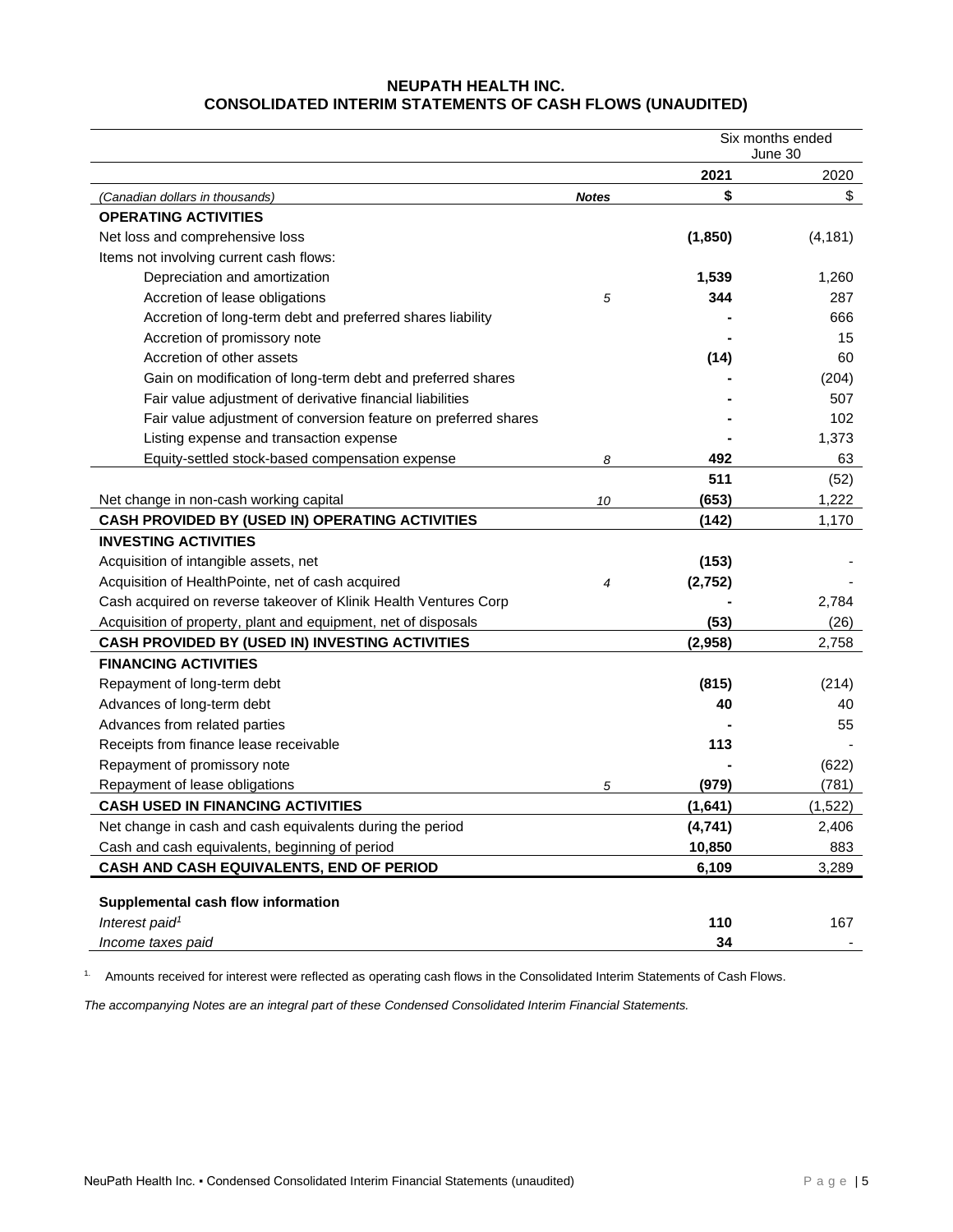## **1. NATURE OF BUSINESS**

NeuPath Health Inc. ("NeuPath" or the "Company") operates an end-to-end, integrated network of health care businesses focused on transforming the hope of a better life into the reality of a life more fully lived. NeuPath endeavours to achieve this goal by working with patients to return functionality lost due to chronic pain, spinal injuries, sports related injuries and concussions. NeuPath's end-to-end solution is built on a base of research, with technology layered in, with a goal of better outcomes from assessments and treatments.

The Company operates an interdisciplinary network of medical clinics in Ontario and Alberta, in addition to an independent medical assessment business with a national network of health care providers. The Company's medical clinics provide comprehensive assessments and rehabilitation services to clients with chronic pain, musculoskeletal/back injuries, sports related injuries and concussions. The Company's health care providers cover a broad range of specialties and include: Physiatrists, Neurologists, Anesthesiologists, General Practitioners with specialized training in chronic pain, as well as Medication Management Physicians, Athletic Therapists and Nurses.

In addition, NeuPath provides workplace health services and independent medical assessments to employers and disability insurers through a national network of health care providers, including: Cardiologists; Dentists; Dermatologists, Endocrinologists, Psychiatrists, Gastroenterologists, General Practitioners, Internal Medicine Specialists, Neurologists, Neuropsychiatrists, Neuropsychologists, Occupational Therapists, Ophthalmologists, Orthopedic Surgeons, Physiatrists, Physiotherapists, Psychologists, Respirologists and Rheumatologists.

On February 7, 2021, NeuPath acquired HealthPointe Medical Centres Ltd. ("HealthPointe"), a pain, spine and sport medicine clinic located in Edmonton, Alberta. See Note 4, *Business Combinations*, for additional information.

NeuPath has 12 locations across Ontario and 1 location in Alberta with more than 120 health care providers.

NeuPath was incorporated under the laws of the Province of Ontario on April 17, 2019. On June 25, 2020, the Company amended its articles to change its name from Klinik Health Ventures Corp ("Klinik"). to NeuPath Health Inc. As a result of the reverse take over transaction, on June 25, 2020, the Company continued to carry on the business of 2576560 Ontario Inc. under the *Business Corporations Act* (Ontario). The Company's common shares are listed on the TSX Venture Exchange under the symbol NPTH.

The Company's registered office is located at 181 Bay Street, Suite 2100, Toronto, Ontario, Canada, M5J 2T3.

## **2. GOING CONCERN ASSUMPTION**

These Condensed Consolidated Interim Financial Statements have been prepared on a going concern basis, which presumes that the Company will be able to realize its assets and discharge its liabilities in the normal course of operations for the foreseeable future.

As at June 30, 2021, the Company had an accumulated deficit of \$20,391 [December 31, 2020 - \$18,541], including a net loss of \$1,850 for the six months ended June 30, 2021 [June 30, 2020 - \$4,181].

Given the start-up nature of the business, the Company's liquidity requirements are dependent on its ability to raise capital by selling additional equity, from the exercise of common share warrants or by obtaining credit facilities. Unexpected increases in costs and expenses due to operational decisions made by the Company and/or factors beyond the Company's control, such as foregone revenues and increased expenses as a result of the impact of the novel coronavirus ("COVID-19"), could cause a material impact on cash resources and the profitability of the Company.

There can be no assurance that the Company will have sufficient capital to fund its ongoing operations. In addition, the Company may not be able to secure adequate debt or equity financing on desirable terms or at all. The credit ratings that the Company might obtain in connection with any debt financing may make securing debt financing prohibitive. There can be no assurance that additional financing will be available on acceptable terms or at all.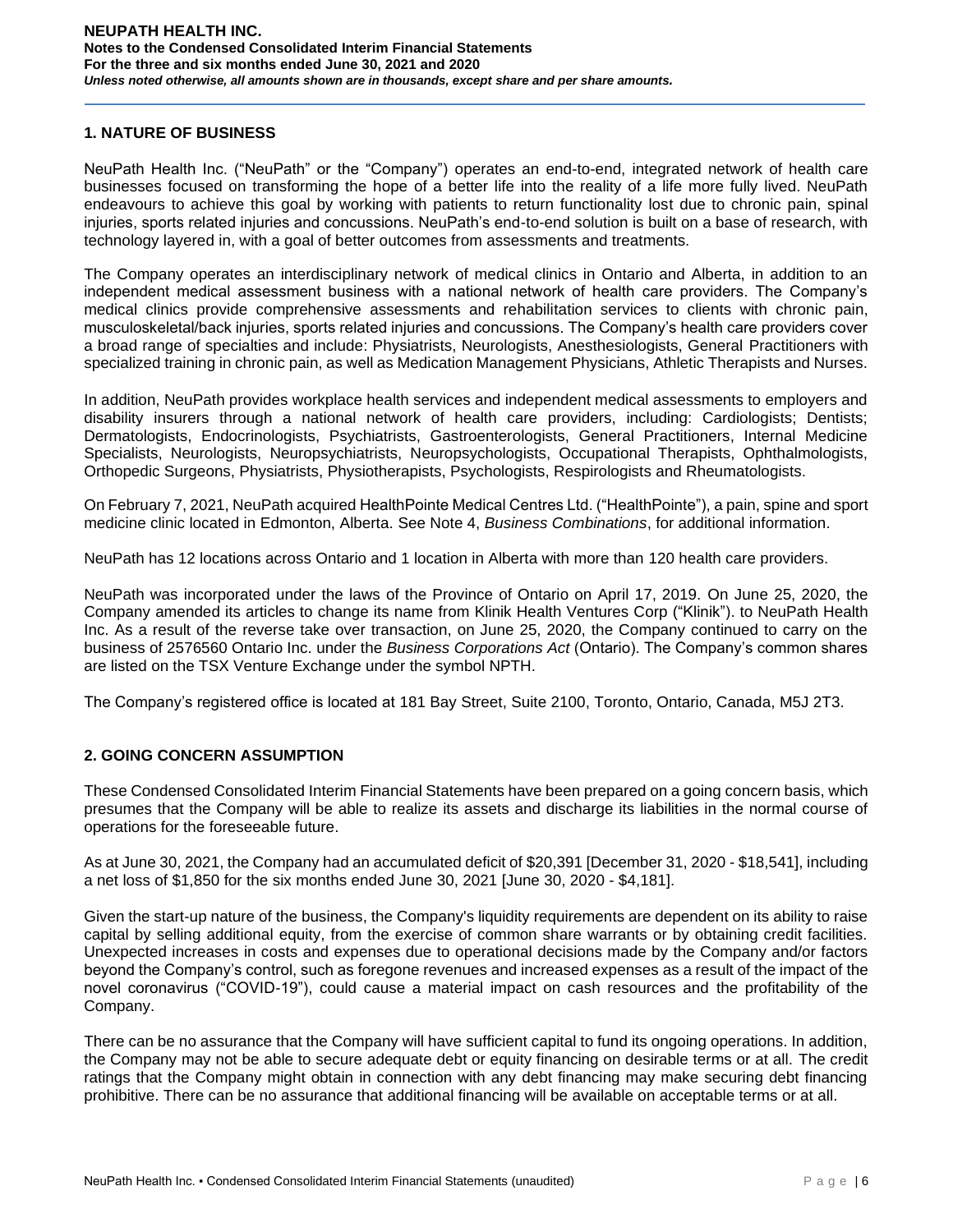As there can be no certainty as to the outcome of the above matters, there is material uncertainty that may cast significant doubt about the Company's ability to continue as a going concern.

These Condensed Consolidated Interim Financial Statements do not include any adjustments to the amounts and classification of assets and liabilities that would be necessary should the Company be unable to continue as a going concern.

## **3. BASIS OF PREPARATION**

## **Statement of Compliance**

The Company prepares its Condensed Consolidated Interim Financial Statements in accordance with International Accounting Standard 34, *Interim Financial Reporting*. The areas involving a higher degree of judgment or complexity, or areas where assumptions and estimates are significant to these Condensed Consolidated Interim Financial Statements, were the same as those applied to the Company's annual Consolidated Financial Statements as at and for the year ended December 31, 2020, with the following exception:

## *Leased assets – the Company as Lessor*

The Company assumed a sublease as part of a business combination on February 7, 2021 (Note 4, *Business Combinations*). As a lessor, the Company classifies its leases as either operating or finance leases. A lease is classified as a finance lease if it transfers substantially all the risks and rewards incidental to ownership of the underlying asset and classified as an operating lease if it does not. The Company's sublease is classified as an operating lease.

Accordingly, these Condensed Consolidated Interim Financial Statements do not include all disclosures required for annual financial statements and should be read in conjunction with the annual Consolidated Financial Statements of the Company for the year ended December 31, 2020.

The policies applied to these Condensed Consolidated Interim Financial Statements are based on International Financial Reporting Standards ("IFRS"), which have been applied consistently to all periods presented. These Condensed Consolidated Interim Financial Statements were issued and effective as at August 11, 2021, the date the Board of Directors approved these Condensed Consolidated Interim Financial Statements.

## **Use of Estimates and Judgments**

The preparation of these Condensed Consolidated Interim Financial Statements requires management to make estimates and assumptions that affect the reported amounts of assets and liabilities, the disclosure of contingent assets and liabilities at the date of these Condensed Consolidated Interim Financial Statements and the reported amounts of revenue and expenses during the reporting periods. Actual results could differ from these estimates and such differences could be material.

## *Impact of COVID-19*

The Company's critical accounting estimates are affected by the various ongoing economic and social impacts of the COVID-19 global pandemic. There continues to be significant uncertainty as to the likely effects of this outbreak, which may, among other things, impact the Company's employees, suppliers and customers. It is not possible to predict the impact COVID-19 will have on the Company, its consolidated financial position and the consolidated results of operations in the future. The Company is monitoring the future impact of the pandemic on all aspects of its business. Each quarter-end, management carries out this assessment for indications that goodwill and other long-lived assets may be impaired. As part of this assessment, management performed an analysis on its cashgenerating units ("CGUs") and determined there were no adverse impacts that would lead to indicators of impairment. As required, management will continue to assess these assumptions as the evolving COVID-19 situation changes.

## **Basis of Measurement**

These Condensed Consolidated Interim Financial Statements have been prepared under the historical cost convention, except for the revaluation of certain financial liabilities to fair value. Items included in the financial statements of each consolidated entity in the Company are measured using the currency of the primary economic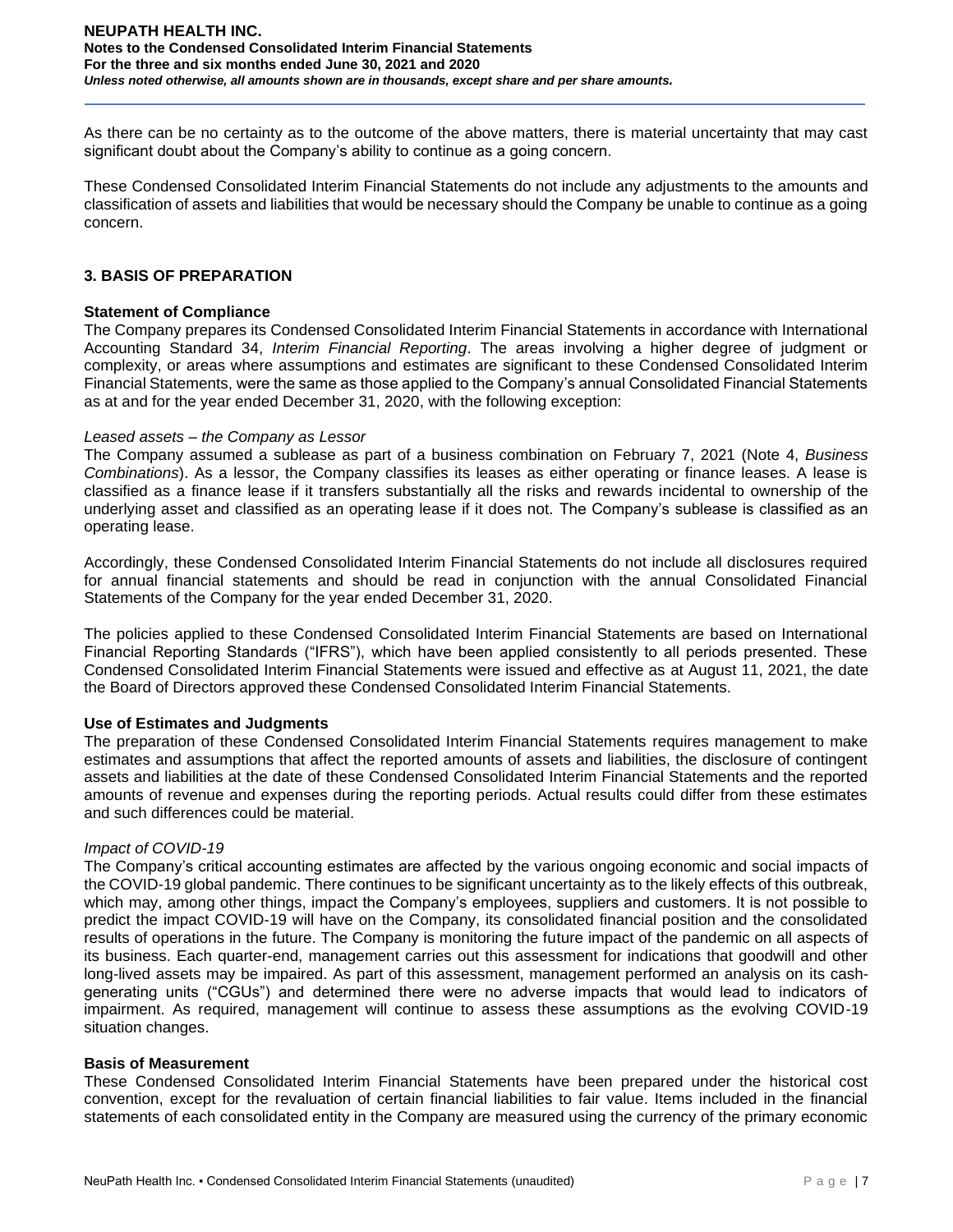environment in which the entity operates (the functional currency). These Condensed Consolidated Interim Financial Statements are presented in Canadian dollars, which is the Company's functional currency.

#### **Basis of Consolidation**

These Condensed Consolidated Interim Financial Statements include the accounts of the Company and its subsidiaries as follows:

|                                            | % Ownership |
|--------------------------------------------|-------------|
| 5033421 Ontario Inc.                       | 100%        |
| CompreMed Canada Inc.                      | 100%        |
| HealthPointe Medical Centres Ltd.          | 100%        |
| Renaissance Asset Management (London) Inc. | 100%        |
| Viable Healthworks (Canada) Corp.          | 100%        |

The Company controls its subsidiaries with the power to govern its financial and operating policies. All significant intercompany balances and transactions have been eliminated upon consolidation.

### **4. BUSINESS COMBINATIONS**

#### **HealthPointe Acquisition**

On February 7, 2021, the Company acquired 100% of the issued and outstanding shares of HealthPointe Medical Centres Ltd. in accordance with the Company's growth strategy. HealthPointe is a leading pain, spine and sport medicine clinic located in Edmonton, Alberta.

The Company finalized its measurement of the assets acquired and liabilities assumed as a result of the HealthPointe acquisition on June 24, 2021. The consideration for the acquisition and measurement of the assets acquired and liabilities assumed, in accordance with IFRS 3, *Business Combinations*, is as follows:

#### **Fair value of consideration transferred**

|                                                 | \$       |
|-------------------------------------------------|----------|
| Amount settled in cash                          | 3,200    |
| Amount settled by assumption of debt            | 2,004    |
| Amount due for working capital surplus          | 93       |
| <b>Total consideration transferred</b>          | 5,297    |
|                                                 |          |
| Recognized amounts of identifiable net assets   |          |
| Cash                                            | 448      |
| Accounts receivable                             | 1,295    |
| Other current assets                            | 316      |
| Property, plant and equipment                   | 2,077    |
| Right-of-use assets                             | 3,873    |
| Other assets                                    | 507      |
| Intangible asset – patient relationships        | 731      |
| Intangible asset - brand                        | 481      |
| Total identifiable assets acquired              | 9,728    |
| Accounts payable, accrued liabilities and other | (1,967)  |
| Deferred tax liability                          | (339)    |
| Lease obligations                               | (3, 873) |
| <b>Total liabilities assumed</b>                | (6,179)  |
| Identifiable net assets acquired                | 3,549    |
| <b>Goodwill on acquisition</b>                  | 1,748    |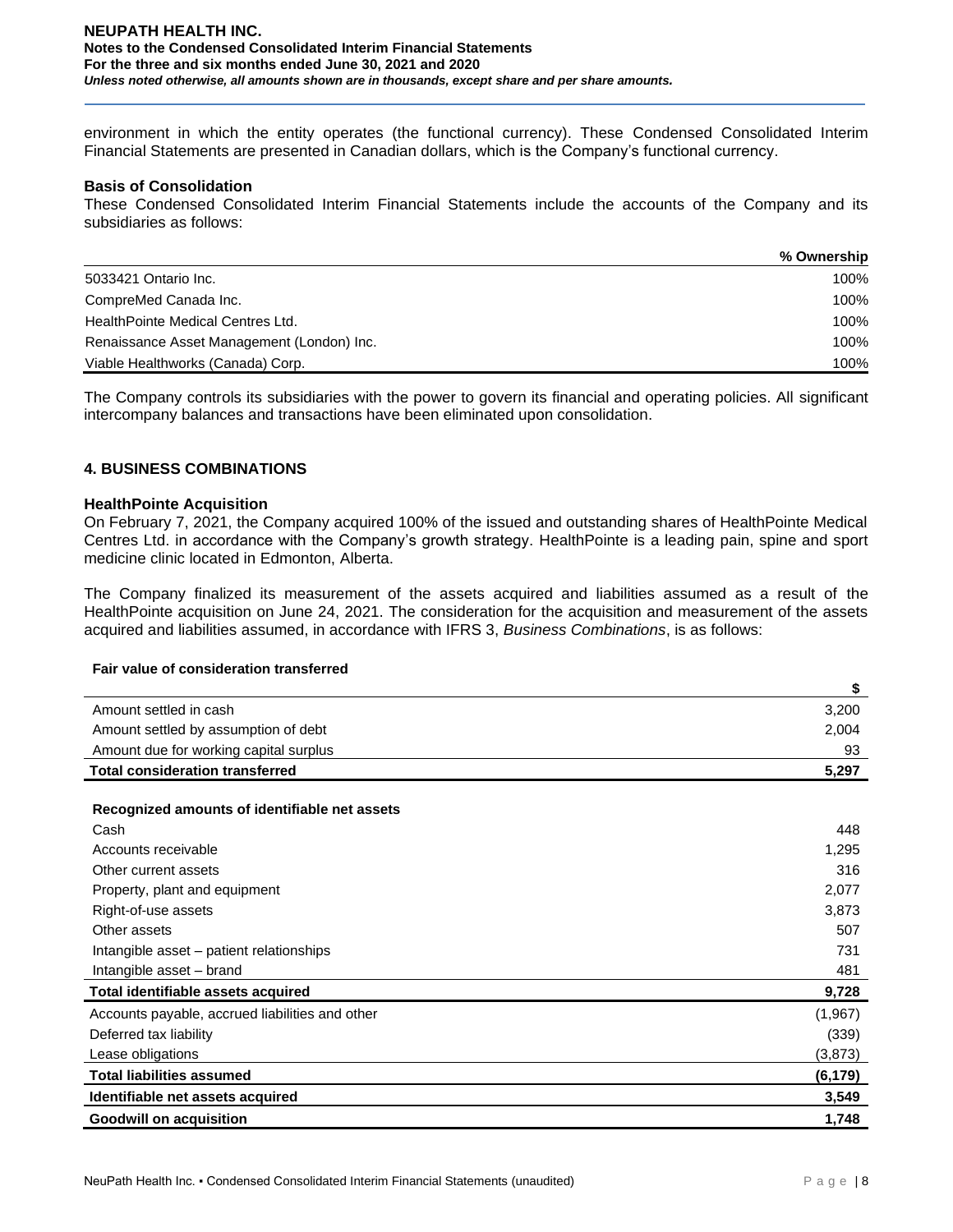### **Consideration transferred**

The Company satisfied the purchase price through the payment of \$3,200 from cash on hand, the assumption of \$2,004 of long-term debt spread across a number of facilities which renew annually for consecutive 12-month periods, bearing interest at the Royal Bank of Canada ("RBC") prime rate + 0% (Note 6, *Long-Term Debt*), and \$93 for cash and other working capital adjustments.

#### **Identifiable intangible assets**

The identifiable patient relationships and brand have been valued using an income approach. Specifically, patient relationships were valued using a multi-period excess earnings method discounted at 12.3%. The brand was valued using a relief from royalty method incorporating a royalty rate of 1.0% and a discount rate of 12.3%.

Patient relationships and the brand are considered finite-lived intangible assets and will be amortized on a straightline basis over their estimated useful lives of 7 years, with amortization commencing on the acquisition date.

### **Other identifiable net assets**

As part of the HealthPointe acquisition, the Company assumed the right-of-use asset and related lease obligation associated with the Edmonton facility (Note 5, *Lease Obligations*). The acquisition-date fair value was determined as the present value of the lease payments using the Company's incremental borrowing rate of 7.5%.

The fair value of accounts receivable acquired as part of the business acquisition amounted to \$1,295. The fair value of other current assets and other assets includes prepaid expenses, which approximate fair value, and other receivables which have been discounted to reflect their acquisition-date fair values. As of the acquisition date, the Company expects to collect the contractual cash flows in full.

### **Goodwill**

Goodwill is primarily related to growth expectations, particularly for entry into the Alberta market, expected future profitability, the skill and expertise of HealthPointe's workforce, including the vendor physicians and expected cost synergies. Goodwill has been allocated to the Medical clinics cash-generating unit and will not be deductible for income tax purposes.

## **Contribution to the Company's results**

For the three and six months ended June 30, 2021, HealthPointe accounted for \$3,107 and \$4,915 in revenues and \$218 and \$415 in net income since the February 7, 2021 acquisition date. If the acquisition had been completed on January 1, 2021, the Company estimates it would have recorded \$15,927 and \$31,594 in pro-forma revenues and \$808 and \$1,505 in pro-forma net loss for the three and six months ended June 30, 2021.

#### **Amounts recognized separately from the business combination**

Acquisition related costs amounting to \$423 were recognized as part of transaction costs for the six months ended June 30, 2021 and are not included as part of the consideration transferred.

The purchase and sale agreement includes additional payments to the vendors of up to \$1,500 if the vendor physicians generate at least \$3,150 of annual gross billings in each of the twelve months ending February 2022 and February 2023. The Company expects to pay \$250 in February 2022 and the remaining \$1,250 in February 2023, in accordance with the terms of the purchase and sale agreement. The Company has determined that the additional payments are linked to services to be provided by the vendors and as such, the amounts are accounted for as remuneration rather than consideration transferred. The Company has recognized \$188 and \$376 of remuneration expense in cost of medical services for the three and six months ended June 30, 2021, with a related accrual for the same amount in accounts payable and accrued liabilities.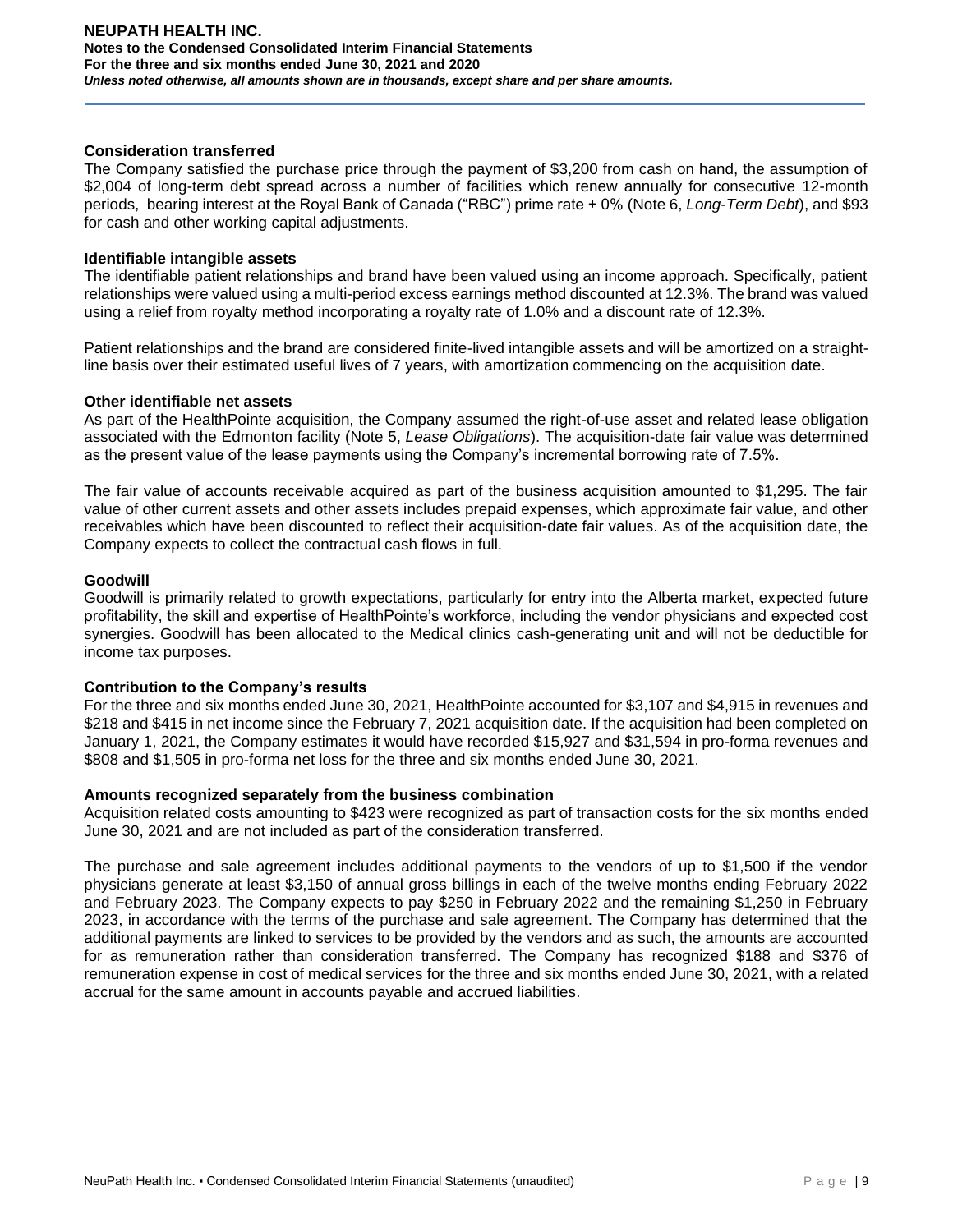# **5. LEASE OBLIGATIONS**

The Company leases computer equipment and real property for its clinical and office locations in Canada. Lease obligations consist of the following:

|                                    | 2021  | 2020  |
|------------------------------------|-------|-------|
|                                    |       |       |
| Balance, as at January 1           | 4,672 | 5,691 |
| Additions during the period        | 3,960 |       |
| Payments during the period         | (979) | (781) |
| Interest expense during the period | 344   | 287   |
|                                    | 7,997 | 5,197 |
| Less amounts due within one year   | 1,374 | 1,075 |
| Long-term balance, June 30         | 6,623 | 4,122 |

As a result of the HealthPointe acquisition, the Company acquired lease obligations of \$3,873 relating to the Edmonton facility. The Company also extended one InMedic facility lease during the six months ended June 30, 2021, resulting in additional lease obligations of \$87 and total lease obligation additions of \$3,960 [June 30, 2020 - \$nil]. As a result of these additions, right-of-use assets were recognized and increased by the same amounts.

For the three and six months ended June 30, 2021, lease payments totalled \$509 and \$979 [\$391 and \$781 for the three and six months ended June 30, 2020]. The Company expenses payments for short-term leases and low-value leases as incurred. These payments for short-term leases and low-value leases were not material for the three and six months ended June 30, 2021 and 2020.

The Company's future cash outflows may change due to variable lease payments, renewal options, termination options, residual value guarantees and leases that have not yet commenced, which the Company is committed to, but are not reflected in the lease obligations. The following is a maturity analysis for undiscounted lease payments that are reflected in the lease obligations as at June 30, 2021:

|                  | \$     |
|------------------|--------|
| Less than 1 year | 2,017  |
| 1 to 2 years     | 1,754  |
| 2 to 3 years     | 1,514  |
| 3 to 4 years     | 1,199  |
| 4 to 5 years     | 670    |
| Beyond 5 years   | 3,747  |
|                  | 10,901 |

See Note 11, *Commitments* for additional information on estimated additional rent payment obligations related to the Company's leases on its clinical and office locations.

# **6. LONG-TERM DEBT**

|                                  | June 30, 2021 | December 31, 2020 |
|----------------------------------|---------------|-------------------|
|                                  |               |                   |
| Royal Bank of Canada             | 5,558         | 4.329             |
| Less amounts due within one year | 4.255         | 3,091             |
| Long-term balance                | 1,303         | 1,238             |

## **Bank Term Loan**

On February 26, 2018, the Company acquired long-term debt, as a result of the business combination with Renaissance Asset Management (London) Inc. As at June 30, 2021, of the outstanding long-term debt, \$2,395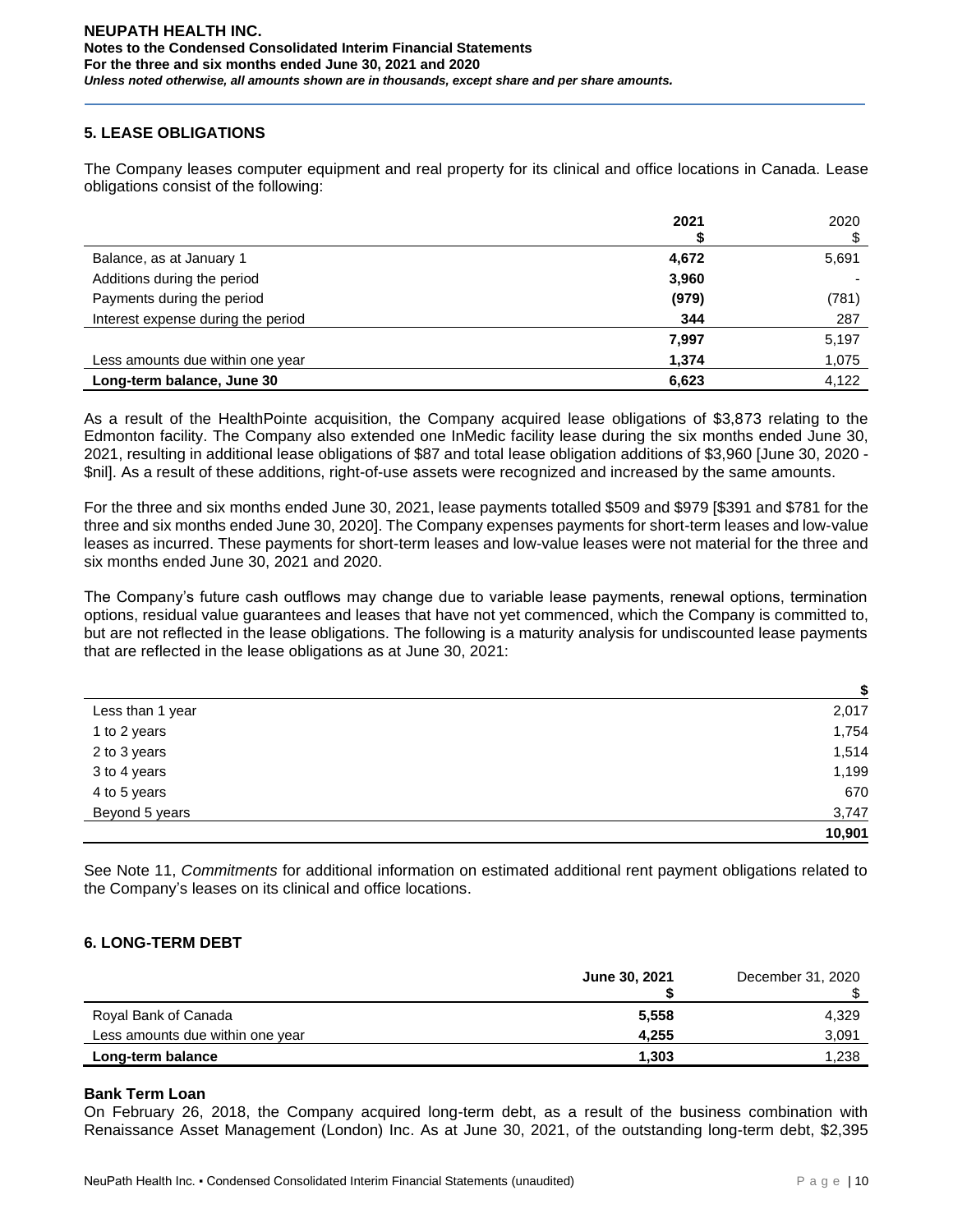bears interest at RBC Prime+1.95%, matured in February 2021 and was renewed for a consecutive 12-month period (Facility #1) and \$1,239 bears interest at a rate of 5.23% and matures in September 2023 (Facility #2).

On August 19, 2020, the Company entered into amendment agreements with respect to the long-term debt pursuant to which, among other things, the Company amended certain operating and financial restrictions to reflect the Company's current business operations and structure. As part of the amendment, Facility #1 requires payments no later than 120 days after each year end as, and by way of, a prepayment of a portion of the principal amount outstanding equal to an amount up to 25% of the free cash flow of the Company for such fiscal year. The credit facilities include restrictive covenants relating to indebtedness, operations, investments, capital expenditures and other standard operating business covenants. The credit facilities are secured by all of the assets of the Company.

On February 7, 2021, the Company assumed approximately \$2.0 million of long-term debt related to the HealthPointe acquisition. The term debt is spread across a number of facilities, which renew annually for consecutive 12-month periods, and bear interest at RBC Prime+0%. In addition, the Company assumed, and has available, a \$750 revolving demand facility bearing interest at RBC Prime+0% that was unutilized as at June 30, 2021. These credit facilities include the same restrictive covenants and are secured by all of the assets of the Company.

The Company has long-term debt outstanding with a principal balance of \$160, which is interest free and repayable on or before December 31, 2022. These loans were made available to the Company under the Canada Emergency Business Account, a government-backed program designed to assist businesses impacted by COVID-19.

The schedule of repayments of long-term debt, based on maturity is as follows:

|              | < 1 year                 | year | 2 years | <b>Total</b> |
|--------------|--------------------------|------|---------|--------------|
|              |                          |      |         |              |
| Facility #1  | 2,395                    | -    | ۰       | 2,395        |
| Facility #2  | 96                       | 96   | 1,047   | 1,239        |
| HealthPointe | 1,764                    | -    | ۰       | 1,764        |
| <b>CEBA</b>  | $\overline{\phantom{0}}$ | 160  | $\sim$  | 160          |
|              | 4,255                    | 256  | 1,047   | 5,558        |

# **7. SHARE CAPITAL**

The Company is authorized to issue an unlimited number of common shares with no nominal or par value, with a right to vote per share and carry a right to a dividend when declared by the Board of Directors.

During the three and six months ended June 30, 2021, the Company issued nil and 3,225,000 common shares related to the conversion of warrants to common shares (see Note 9, *Warrants*). During the three and six months ended June 30, 2020, the Company issued 11,945,987 common shares related to the conversion of preferred shares and convertible debentures to common shares, and shares issued as consideration for the Klinik reverse takeover transaction.

## **8. STOCK-BASED COMPENSATION**

The Company has three stock-based compensation plans: the Amended and Restated Stock Option Plan ("Stock Option Plan"), the Employee Share Purchase Plan ("ESPP") and the Restricted Share Unit ("RSU") Plan.

## **Stock Option Plan**

During the three and six months ended June 30, 2021 and 2020, there were no issuances of options under the Stock Option Plan. As at June 30, 2021, the maximum number of common shares available for issuance under the Stock Option Plan was 2,908,273 [December 31, 2020 - 2,263,315].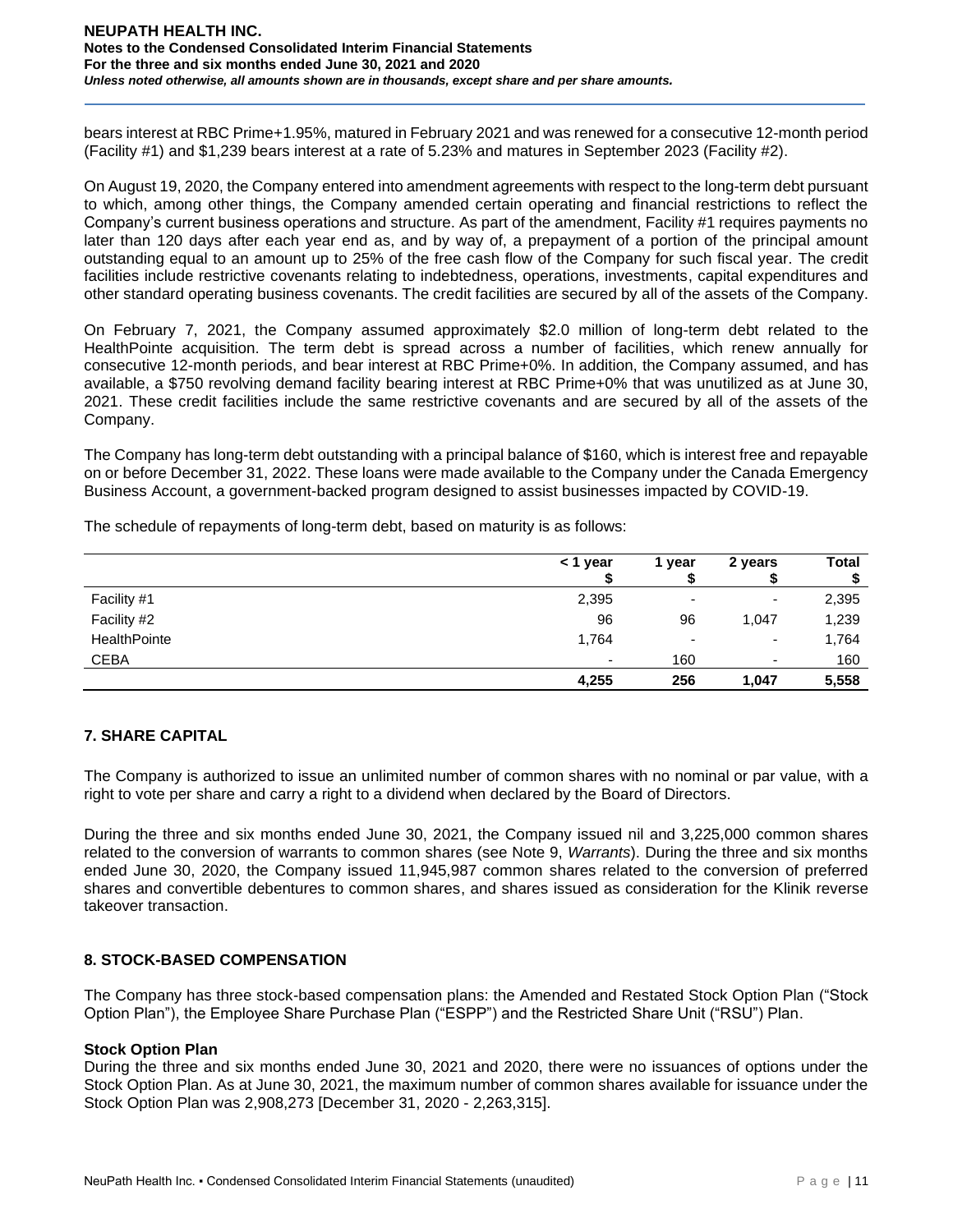The following is a schedule of the options outstanding:

|                               | <b>Options</b> | Range of<br><b>Exercise Price</b> | <b>Weighted Average</b><br><b>Exercise Price</b> |
|-------------------------------|----------------|-----------------------------------|--------------------------------------------------|
|                               | 000s           |                                   |                                                  |
| Balance, December 31, 2020    | 1.921          | $0.87 - 1.00$                     | 0.97                                             |
| Expired                       | (322)          | 1.00                              | 1.00                                             |
| <b>Balance, June 30, 2021</b> | 1.599          | $0.87 - 1.00$                     | 0.96                                             |

The following table summarizes the outstanding and exercisable options held by directors, officers, employees and consultants as at June 30, 2021:

|                                       |                | Outstanding                          |                                                  |                                 | Exercisable                                      |
|---------------------------------------|----------------|--------------------------------------|--------------------------------------------------|---------------------------------|--------------------------------------------------|
| <b>Exercise</b><br><b>Price Range</b> | <b>Options</b> | Remaining<br><b>Contractual Life</b> | <b>Weighted Average</b><br><b>Exercise Price</b> | <b>Vested</b><br><b>Options</b> | <b>Weighted Average</b><br><b>Exercise Price</b> |
|                                       | 000s           | vears                                |                                                  | 000s                            |                                                  |
| 1.00                                  | 1.140          | $3.4 - 4.1$                          | 1.00                                             | 421                             | 1.00                                             |
| 0.87                                  | 459            | 6.2                                  | 0.87                                             | $\overline{\phantom{0}}$        |                                                  |

# **Restricted Share Unit Plan**

On February 7, 2021, in accordance with IFRS, the Company was deemed to have granted 1,785,714 RSUs with a total fair value of \$1.5 million to the physician vendors of Healthpointe who remain contracted with the Company (Note 4, *Business Combinations*). These RSUs will vest if certain non-market performance conditions are met. Upon vesting these RSUs will be settled for a variable number of common shares of the Company based on the quoted share price on the vesting date.

The fair value of the RSUs granted were determined indirectly by reference to the fair value of the equity instruments. Non-market performance conditions are included in assumptions about the number of RSUs that are expected to vest. Estimates are subsequently revised if there is any indication that the number of RSUs expected to vest differs from previous estimates. Any adjustment resulting from a revision is recognized in the current period earnings. For the period of service between February 7, 2021 and June 30, 2021, \$340 has been recognized in the statement of net loss and comprehensive loss as a cost of medical services, with a corresponding credit to contributed surplus [June 30, 2020 - \$nil].

As at June 30, 2021, assuming all performance conditions are achieved, the maximum number of common shares available for issuance under the RSU Plan was 16,111.

The following table summarizes the outstanding RSUs held by directors, officers, employees and consultants as at June 30, 2021:

| <b>RSUs</b> | <b>Grant Date</b> | <b>Share Price</b> | <b>Vesting Period</b> | <b>Vested RSUs</b>       | Fair Value per RSU |
|-------------|-------------------|--------------------|-----------------------|--------------------------|--------------------|
| 000s        |                   |                    | vears                 | 000s                     |                    |
| 161         | September 1, 2020 | 0.87               |                       | $\overline{\phantom{0}}$ | 0.87               |
| 37          | September 1, 2020 | 0.87               |                       | $\overline{\phantom{0}}$ | 0.87               |
| 893         | February 7, 2021  | 0.84               |                       | $\overline{\phantom{0}}$ | 0.84               |
| 893         | February 7, 2021  | 0.84               |                       | $\overline{\phantom{0}}$ | 0.84               |

# **Employee Share Purchase Plan**

The maximum number of common shares available for issuance under the ESPP is 500,000. No common shares have been issued under this plan.

## **Summary of Stock-based Compensation**

Stock-based compensation for the three and six months ended June 30, 2021 was \$415 and \$492 [\$38 and \$63 for the three and six months ended June 30, 2020], of which \$340 have been included in cost of medical services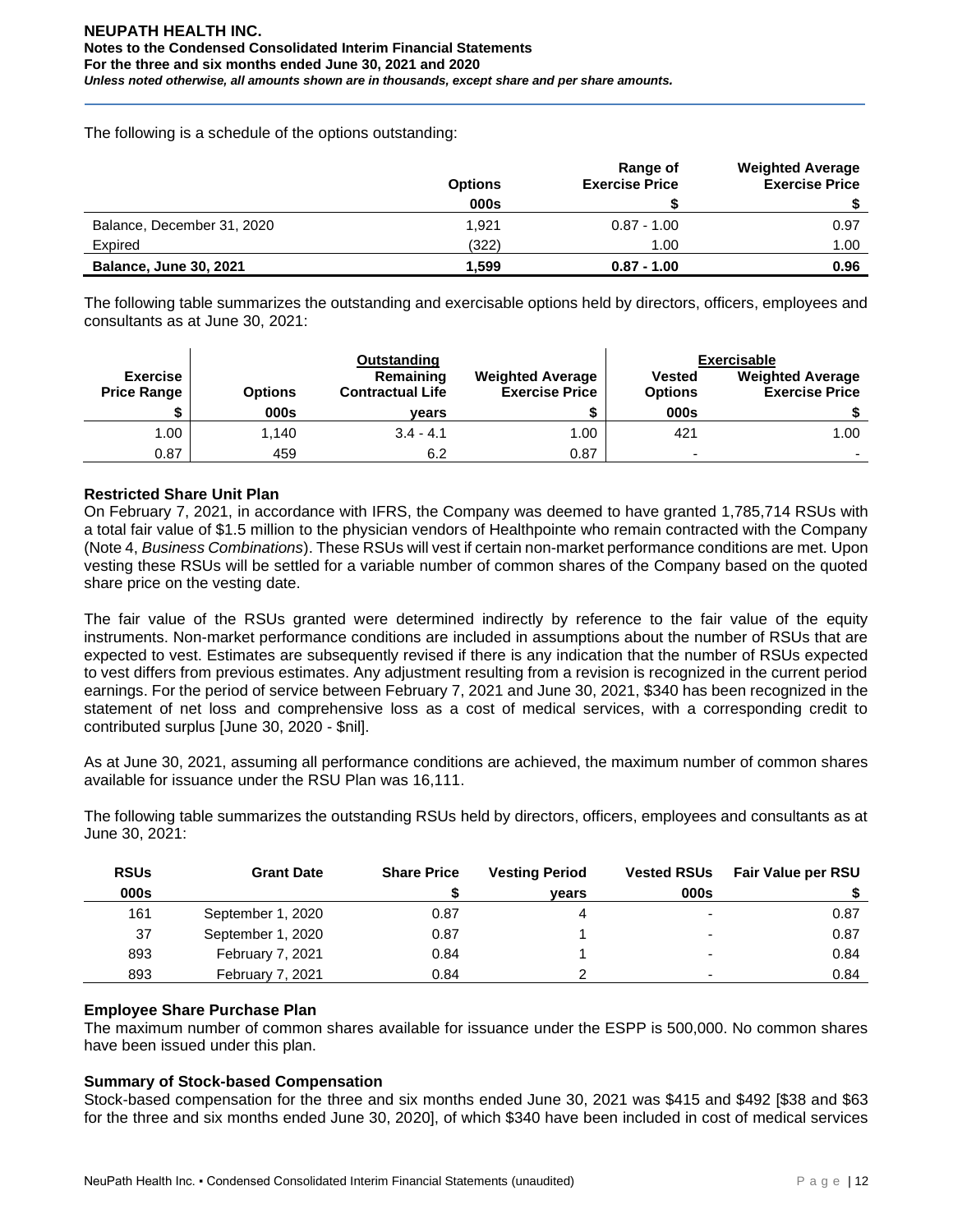and the balance included in general and administrative expenses [June 30, 2020 - all included in general and administrative expenses].

The maximum number of common shares that can be issued under all three plans cannot exceed 20% of the total number of common shares outstanding calculated on a non-diluted basis.

# **9. WARRANTS**

As at June 30, 2021, the following warrants were outstanding:

|                                                                                     |                                         |                                               |                                                         | <b>Fair Value Black-Scholes Model Inputs</b> |                                 |                 |                              |
|-------------------------------------------------------------------------------------|-----------------------------------------|-----------------------------------------------|---------------------------------------------------------|----------------------------------------------|---------------------------------|-----------------|------------------------------|
| <b>Type</b>                                                                         | <b>Exercise</b><br>Price <sup>(i)</sup> | <b>Warrants</b><br>Outstanding <sup>(i)</sup> | Weighted<br>Average<br>Remaining<br>Contractual<br>Life | <b>Risk Free</b><br>Rate                     | <b>Expected</b><br>$Life^{(i)}$ | Volatility      | Fair<br>Value <sup>(i)</sup> |
|                                                                                     | \$                                      | 000s                                          | years                                                   | %                                            | years                           | %               | \$                           |
| Warrants                                                                            | 0.25                                    | 4,480                                         | 4.59                                                    | 0.73                                         | $4 - 9$                         | 55.00           | 800                          |
| Warrants                                                                            | 1.30                                    | 1,986                                         | 1.47                                                    | $1.47 - 2.29$                                | $2 - 3$                         | $60.95 - 75.14$ | 357                          |
| Warrants                                                                            | 2.00                                    | 1,000                                         | 0.90                                                    | 0.97                                         | 2                               | 39.10           | 37                           |
| Prepaid warrants<br>Warrants issued as a component<br>of convertible debentures and | 0.0001                                  | 7,195                                         | 0.65                                                    | 1.89                                         | 3                               | 43.18           | 6,763                        |
| <b>Preferred Shares</b>                                                             | 1.00                                    | 1,250                                         | 0.57                                                    |                                              |                                 |                 | 117                          |
| Klinik RTO warrants                                                                 | 1.00                                    | 300                                           | 0.42                                                    | 1.52                                         | 1.44                            | 50.48           | 74                           |
| Bought deal warrants                                                                | 1.25                                    | 6,670                                         | 1.37                                                    | 1.19                                         | $\overline{2}$                  | 59.03           | 983                          |
| Bought deal finder warrants                                                         | 0.90                                    | 800                                           | 1.37                                                    | 1.19                                         | 2                               | 59.03           | 216                          |
|                                                                                     |                                         | 23,681                                        | 1.26                                                    |                                              |                                 |                 | 9,347                        |

 $^{(0)}$  1,953,750 warrants with a fair value of \$532, life of three years and exercise price of \$1.00 expired during the three months ended March 31, 2021.

On February 23, 2021, 3,225,000 prepaid warrants with a fair value of \$3,031 and exercise price of \$0.0001 were exercised for common shares. The Company received nominal cash proceeds upon exercise.

The Company did not issue any additional warrants during the three and six months ended June 30, 2021 [\$74 for the three and six months ended June 30, 2020].

# **10. NET CHANGE IN NON-CASH WORKING CAPITAL**

Net change in non-cash working capital consists of:

|                                          | Six months ended<br>June 30 |       |
|------------------------------------------|-----------------------------|-------|
|                                          | 2021<br>2020                |       |
|                                          |                             | \$    |
| Accounts receivable                      | (715)                       | 283   |
| Other assets                             | (1)                         | 46    |
| Accounts payable and accrued liabilities | (25)                        | 942   |
| Income tax liabilities                   | 238                         | 206   |
| Provisions                               | (150)                       | (255) |
| Net change in non-cash working capital   | (653)                       | 1,222 |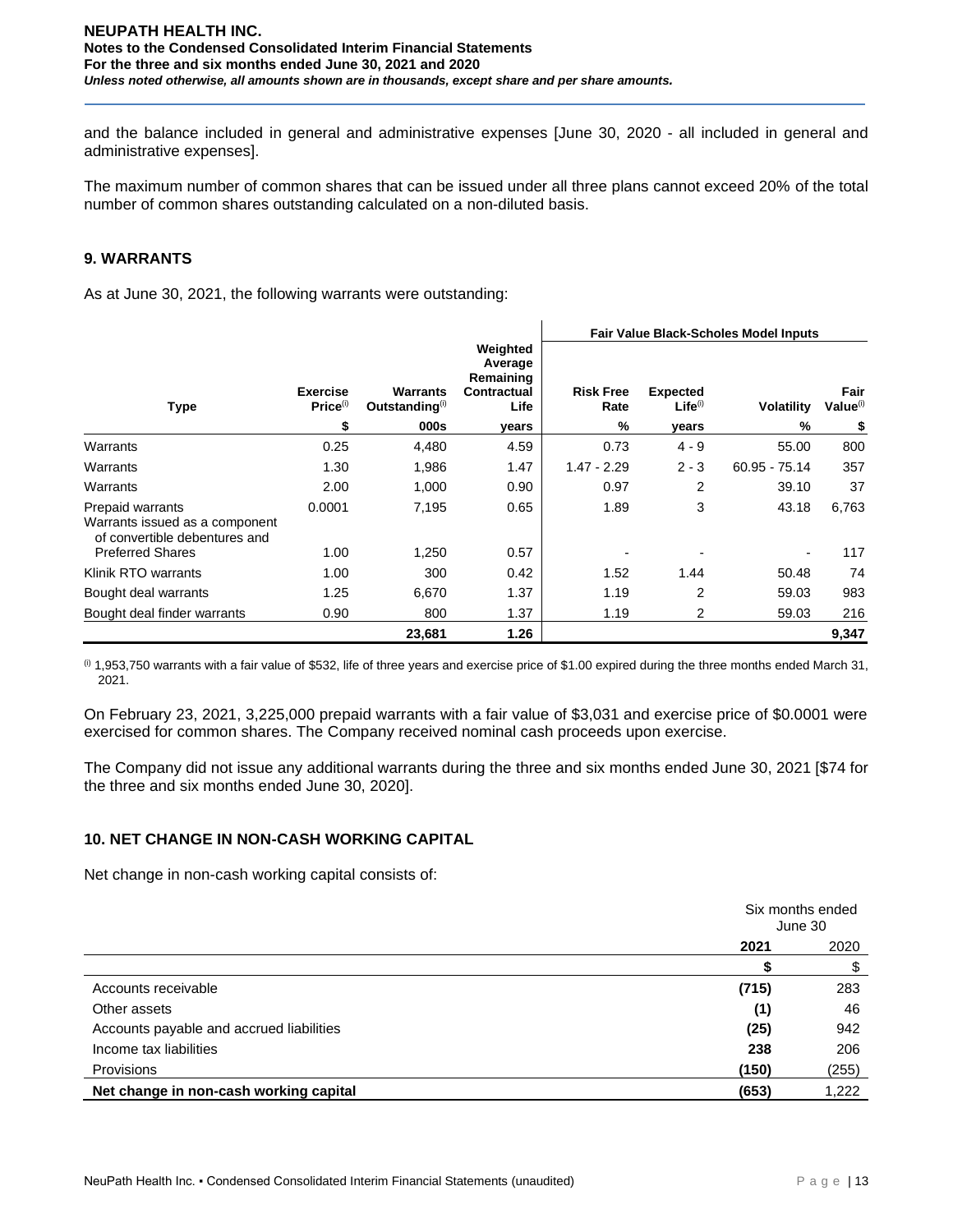## **11**. **COMMITMENTS**

The Company leases real property for its clinical and office locations in Canada. The Company is committed, under estimated additional variable rent payment obligations, as follows:

|                 |                   | <b>Additional</b>       |        |           |           |                      |
|-----------------|-------------------|-------------------------|--------|-----------|-----------|----------------------|
|                 | <b>Expiry</b>     | Rent<br><b>Payments</b> | 1 year | 2-3 years | 4-5 years | More than<br>5 years |
| Clinic Location |                   |                         | \$     | \$        | \$        | \$                   |
| London          | June 30, 2025     | 900                     | 225    | 450       | 225       |                      |
| <b>Hamilton</b> | November 30, 2022 | 91                      | 64     | 27        |           |                      |
| Mississauga     | February 28, 2024 | 499                     | 187    | 312       |           |                      |
| Oakville        | July 31, 2022     | 51                      | 47     | 4         |           |                      |
| <b>Brampton</b> | July 31, 2025     | 163                     | 40     | 80        | 43        |                      |
| Toronto         | December 31, 2023 | 130                     | 52     | 78        |           |                      |
| Scarborough     | July 31, 2022     | 73                      | 67     | 6         |           |                      |
| Oshawa          | November 30, 2025 | 278                     | 63     | 126       | 89        |                      |
| Ottawa          | July 31, 2028     | 651                     | 92     | 184       | 184       | 191                  |
| Edmonton        | December 31, 2033 | 4.961                   | 397    | 794       | 794       | 2,976                |
|                 |                   | 7,797                   | 1,234  | 2,061     | 1,335     | 3,167                |

These additional rent payments are variable, and therefore have not been included in the right-of-use asset or lease obligations.

# **12. FINANCIAL INSTRUMENTS**

# **Classification of Financial Instruments**

Financial assets and financial liabilities are measured on an ongoing basis at fair value or amortized cost. The classification of the financial instruments, as well as their carrying values, are shown in the table below:

|                                                | June 30, 2021 | December 31, 2020 |
|------------------------------------------------|---------------|-------------------|
|                                                | S             | \$                |
| <b>Financial assets at amortized cost</b>      |               |                   |
| Cash and cash equivalents                      | 6,109         | 10,850            |
| Accounts receivable                            | 9,682         | 7,672             |
| Total financial assets                         | 15,791        | 18,522            |
| <b>Financial liabilities at amortized cost</b> |               |                   |
| Accounts payable and accrued liabilities       | 7,647         | 5,612             |
| <b>Provisions</b>                              |               | 150               |
| Due to related parties                         | 3,674         | 3,674             |
| Long-term debt                                 | 5,558         | 4,329             |
| Lease obligations                              | 7,997         | 4,672             |
| <b>Total financial liabilities</b>             | 24,876        | 18.437            |

The Company's financial instruments are measured at amortized cost and their fair values approximate carrying values.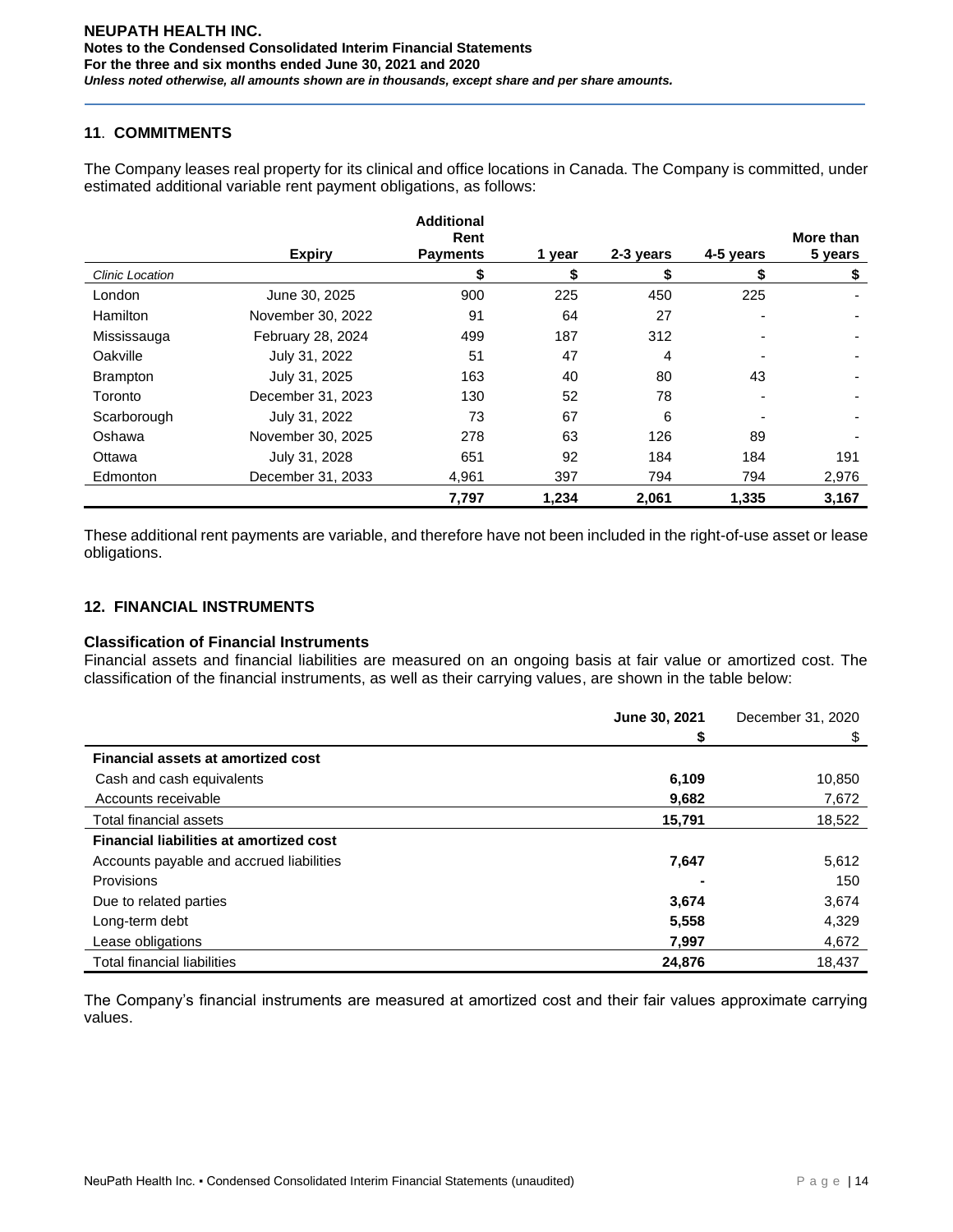#### **Financial Instruments**

IFRS 13, *Fair Value Measurements* requires disclosure of a three-level hierarchy that reflects the significance of the inputs used in making fair value measurements. All assets and liabilities for which fair value is measured or disclosed in the financial statements are categorized within the fair value hierarchy, described as follows, based on the lowest level input that is significant to the fair value measurement as a whole:

- Level 1 Unadjusted quoted prices at the measurement date for identical assets or liabilities in active markets.
- Level 2 Observable inputs other than quoted prices in Level 1, such as quoted prices for similar assets and liabilities in active markets; quoted prices for identical or similar assets and liabilities in markets that are not active; or other inputs that are observable or can be corroborated by observable market data.
- Level 3 Significant unobservable inputs that are supported by little or no market activity.

The Company reviews the fair value hierarchy classification on a quarterly basis. Changes to the ability to observe valuation inputs may result in a reclassification of levels for certain securities within the fair value hierarchy. The Company did not have any transfer of assets or liabilities between Level 1, Level 2 and Level 3 of the fair value hierarchy during the three and six months ended June 30, 2021 and 2020.

### **Credit Risk**

The Company, in the normal course of business, is exposed to credit risk from its customers. Credit risk is the risk of an unexpected loss if a counterparty to a financial instrument fails to meet its contractual obligations. The Company is exposed to credit risk on its cash and cash equivalents and accounts receivable. The Company's objective with regards to credit risk in its operating activities is to reduce its exposure to losses. As the Company does not utilize credit derivatives or similar instruments, the maximum exposure to credit risk is the full amount of the carrying value of its cash and cash equivalents and accounts receivable.

The Company's accounts receivable relates to medical services revenue earned from its customers. Credit risk is low as the Company's major customers are government organizations. Non-government customers include private health plans and employers, and do not significantly impact the Company's credit risk.

The Company's cash and cash equivalents is held with multiple financial institutions in various bank accounts. These financial institutions include three major banks in Canada, which the Company believes lessens the degree of credit risk. Cash and cash equivalents include cash on hand and current balances with banks and similar institutions, including money market mutual funds, which are readily convertible into known amounts of cash and have an insignificant risk of changes in value.

As a result of COVID-19, the Company has not noted a significant change in the credit risk of its financial instruments.

## **Risk Factors**

The following is a discussion of liquidity risk and interest rate risk and related mitigation strategies that have been identified. This is not an exhaustive list of all risks nor will the mitigation strategies eliminate all risks listed.

## **Liquidity Risk**

Liquidity risk is the risk that the Company will encounter difficulties in meeting its financial liability obligations as they become due. The Company's objective is to provide for expected cash requirements and accommodate for changes in liquidity needs. The Company manages this risk by managing its capital structure through continuous monitoring of its actual and projected cash flows.

As a result of COVID-19, the Company has reviewed the working capital requirements needed for medical supplies and the additional safety protocols that were implemented to comply with guidelines from the Ontario Government (See Note 2, *Going Concern Assumption*).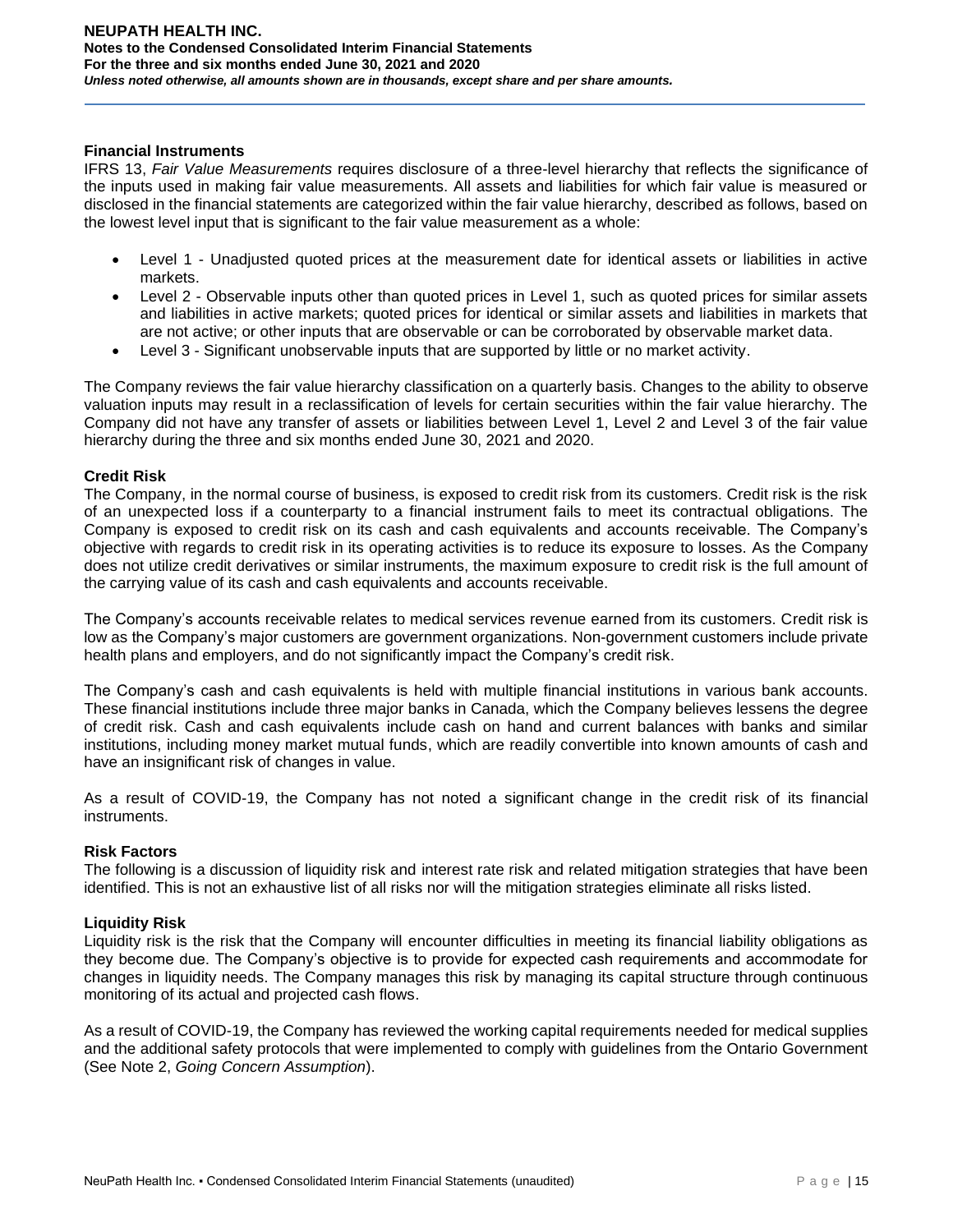|                                          |              | <b>Current</b>             |                 | <b>Non-current</b>  |           |
|------------------------------------------|--------------|----------------------------|-----------------|---------------------|-----------|
|                                          | <b>Total</b> | Within 12<br><b>Months</b> | 1 to 2<br>Years | $3$ to $5$<br>Years | > 5 years |
| Accounts payable and accrued liabilities | 7,647        | 7,647                      |                 |                     |           |
| Due to related parties                   | 3,674        | 3,674                      |                 | -                   |           |
| Long-term debt                           | 5,558        | 4,255                      | 256             | 1,047               |           |
| Lease obligations                        | 7,997        | 1,374                      | 2,339           | 1,347               | 2,937     |
|                                          | 24,876       | 16,950                     | 2,595           | 2,394               | 2,937     |

As at June 30, 2021, the Company's financial liabilities had contractual maturities as summarized below:

The Company believes that its current working capital will be sufficient to satisfy its current debt obligations; however, the Company's ability to satisfy its non-current debt obligations will depend principally upon its future operating performance. The Company's inability to generate sufficient cash flow to satisfy its debt service obligations or to refinance its obligations on commercially reasonable terms could materially adversely impact the Company's business, financial condition or operating results.

### **Interest Rate Risk**

Financial instruments that potentially subject the Company to cash flow interest rate risk are those assets and liabilities with a variable interest rate. Only two of the Company's loan facilities included in long-term debt have a variable interest rate. Accordingly, with respect to the carrying and fair values of interest-bearing liabilities, an assumed 25-basis point increase or decrease in interest rates would not have a significant impact on net loss and comprehensive loss.

Financial assets and financial liabilities that bear interest at fixed rates are subject to fair value interest rate risk. The Company's lease obligations and long-term debt are at fixed rates of interest. Those that are non-interest bearing are carried at amortized cost and calculated using discount rates appropriate to the related debt.

The Company's policy is to minimize interest rate cash flow risk exposures on its long-term financing.

# **13. RELATED PARTY TRANSACTIONS**

The Company's related parties include certain investors and shareholders, subsidiaries and key management personnel.

## **Loans from Related Parties**

The following related party balances were outstanding as at:

|                                       | June 30, 2021 | December 31, 2020 |
|---------------------------------------|---------------|-------------------|
|                                       |               |                   |
| Due to Bloom Burton & Co. Inc.        | 3,631         | 3,631             |
| Due to Bloom Burton Development Corp. | 43            | 43                |
|                                       | 3,674         | 3.674             |

The amount due to Bloom Burton & Co. Inc. ("BBCI"), a shareholder of the Company, is non-interest bearing, unsecured and due on demand. BBCI has agreed not to call the loan prior to December 31, 2022.

The amount due to Bloom Burton Development Corp. ("BBDC"), a shareholder of the Company, is non-interest bearing, unsecured and due on demand. BBDC has agreed not to call the loan prior to December 31, 2022.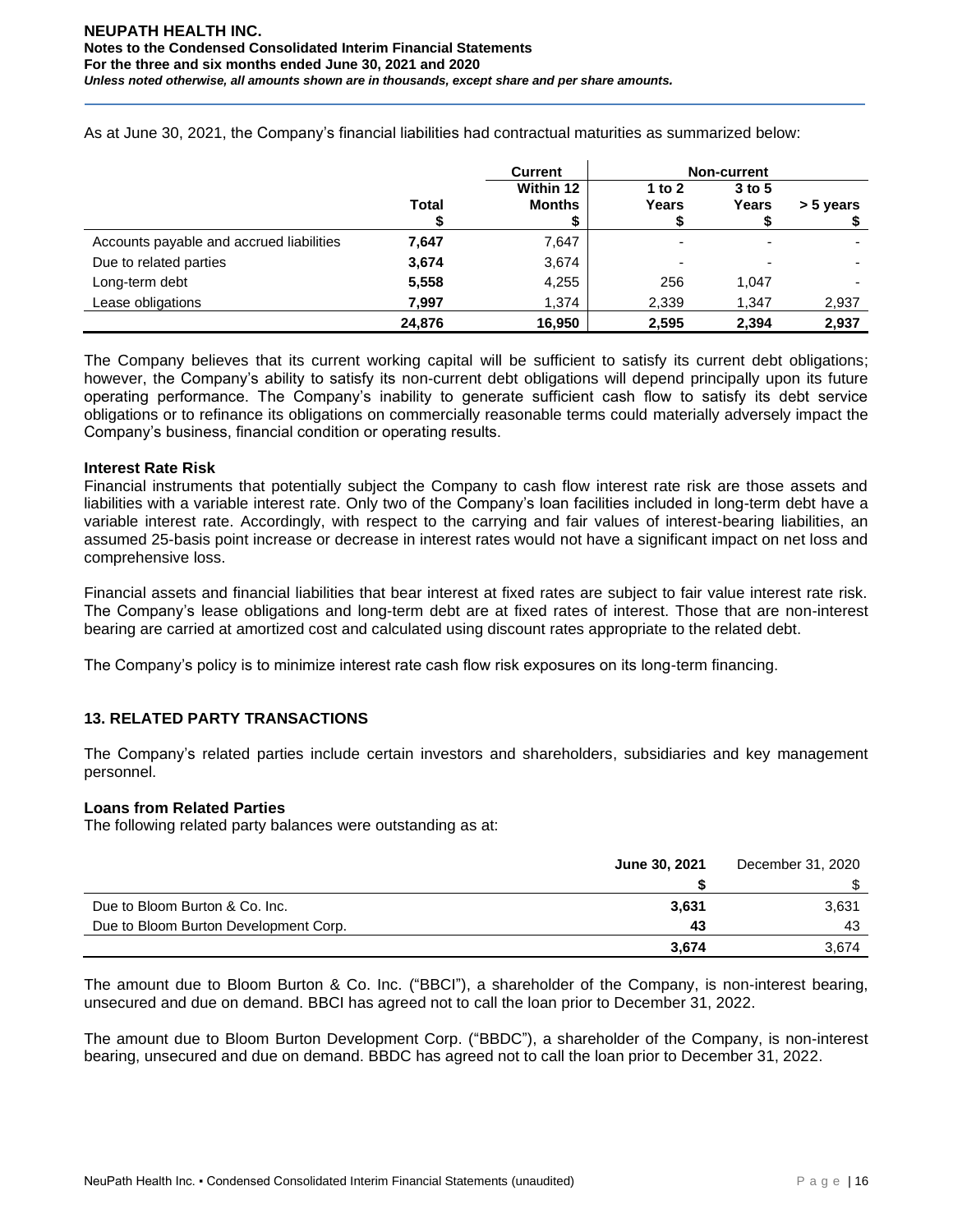## **14. DISAGGREGATED REVENUES**

The Company's revenues are disaggregated by major category:

|                      |        | Three months ended<br>June 30 |        | Six months ended<br>June 30 |  |
|----------------------|--------|-------------------------------|--------|-----------------------------|--|
|                      | 2021   | 2020                          | 2021   | 2020                        |  |
|                      |        |                               |        |                             |  |
| Clinic revenue       | 15,211 | 10.452                        | 28,753 | 21,244                      |  |
| Non-clinic revenue   | 716    | 770                           | 1,367  | 1,580                       |  |
| <b>Total revenue</b> | 15,927 | 11.222                        | 30.120 | 22.824                      |  |

Non-clinic revenue is earned from physician staffing allocation services where NeuPath provides physicians for institutions and hospital health departments across Canada, and from contract research services provided to pharmaceutical companies and clinical research organizations.

The Company has two major customers that accounted for 89% of the Company's total revenue for the three and six months ended June 30, 2021 [one major customer represented 93% and 92% of the Company's total revenue for the three and six months ended June 30, 2020].

## **15. CONTINGENCIES**

### **Litigation**

From time to time, the Company may become involved in litigation, which arises in the normal course of business. In respect of claims relating to litigation, the Company believes it has prepared valid defenses, which it continues to adamantly defend and has made adequate provision for the outcomes of such claims in these Condensed Consolidated Interim Financial Statements. The Company believes that no material exposure exists on the eventual settlement of such litigation.

## **Harmonized Sales Tax**

From time to time, the Company may be subject to review and audit of its tax filing positions which arises in the normal course of business. As a result of a Harmonized Sales Tax ("HST") audit being carried out by the Canada Revenue Agency ("CRA"), the CRA has challenged the Company's filing position over its pain-related medical services and has assessed additional HST amounts owing for 2014 and 2015. During 2019, the additional HST amounts assessed were paid through installments, which the Company expects to recover once the objection has been resolved in the Company's favour and, accordingly, the \$1.3 million paid is included in accounts receivable as at June 30, 2021. During 2019, following the installment payments, the CRA extended the period under the HST audit to include 2016, 2017, 2018 and a portion of 2019. The result of their assessment was that further amounts were owing for the intervening years totalling \$1.6 million (before interest), of which no amounts have been paid to the CRA, representing a total potential loss contingency of \$2.9 million. The CRA has held back the Company's HST refunds in the amount of \$0.5 million, increasing the total HST receivable balance as at June 30, 2021 to \$1.8 million. The amount outstanding to the CRA as at June 30, 2021, including interest, was \$1.4 million, which has not been accrued.

The Company believes it has prepared valid defenses and that its filing position is well supported by industry practice and the regulations governing and defining tax exempt medical services. Accordingly, the Company has filed a Notice of Objection to the CRA assessment and believes its defense against these assessments will be successful. The Company has not provisioned any incremental amounts for additional HST liabilities, as a result of this exposure. If the Company is not able to defend its position with the CRA and an adverse outcome is rendered, the resulting liabilities would have a material effect on the Company's financial statements.